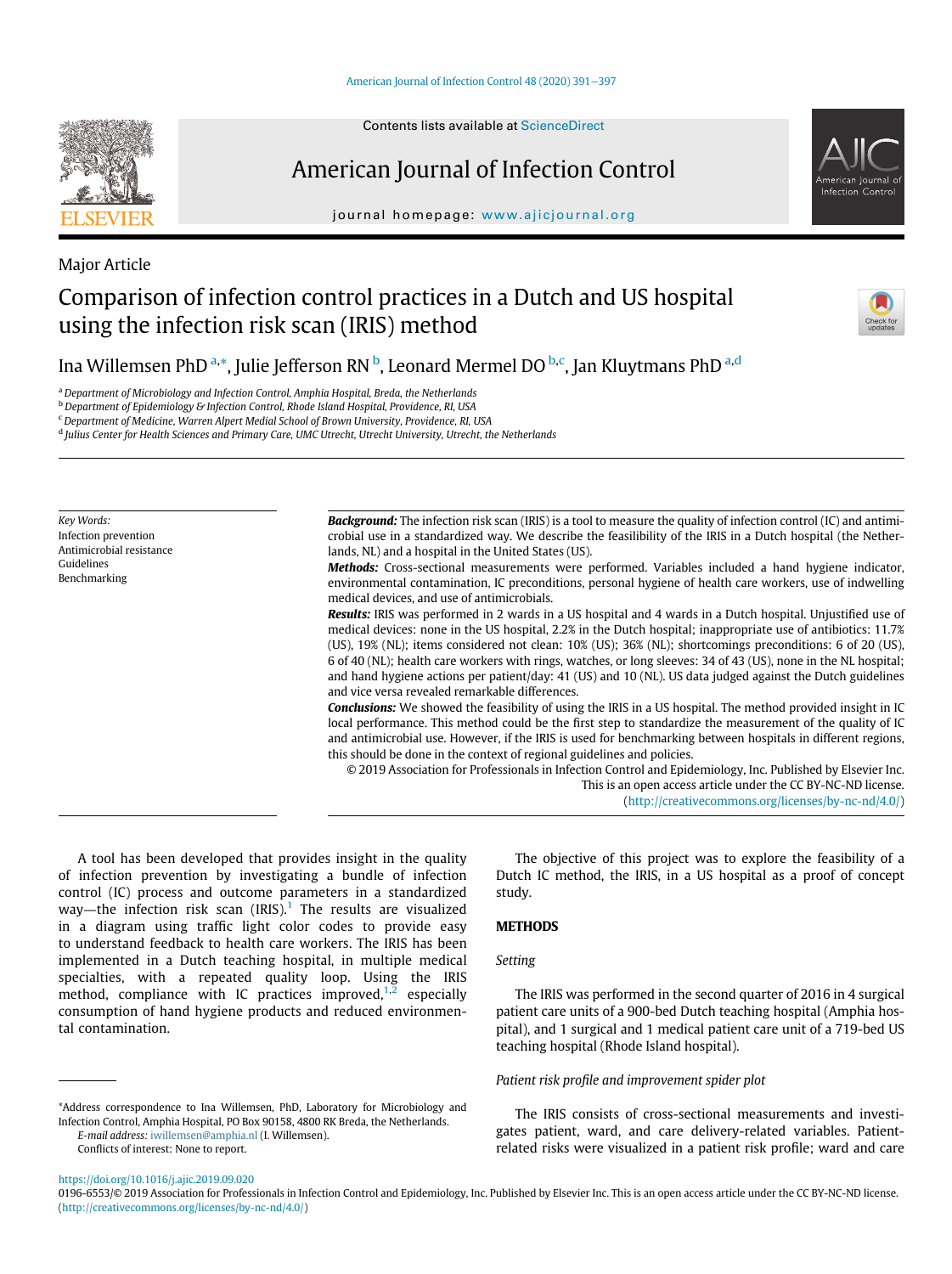<span id="page-1-0"></span>

Fig. 1. Example of the IRIS. The left side of the figure shows the risk profile, and the right side of the figure shows the improvement plot. IRIS, infection risk scan.

delivery-related risk were visualized in an improvement spider-plot with 7 variables ([Fig 1\)](#page-1-0).

#### Risk profile

The risk profile shows the vulnerability of the patient population, and consist of 3 variables:

- 1. Prevalence of indwelling urethral or suprapubic catheters and intravascular devices (including peripheral intravenous catheters not in active use) on the day of the survey. $3,4$  $3,4$
- 2. Prevalence of intravenous or oral antibacterial antimicrobial therapy on the day of the survey. $5$  Inhalation medication, cement beads, topical antibiotics, antiviral and antifungal therapy were not included, nor did we include antibiotic prophylaxis administrated in the operating theater.
- 3. The McCabe score was used as an indication of the severity of the patient population. The McCabe score classifies all patients into 3 categories: (1) nonfatal, (2) ultimately fatal, and (3) rapidly fatal.<sup>[6](#page-6-5)</sup>

### Improvement plot

The improvement plot shows 7 ward- and care delivery-related risk factors. These factors can be influenced by the health care professional or organization.

1. Appropriate use of indwelling medical devices.

Appropriateness of the indication for intravascular devices was based on local guidelines. Appropriateness of the indication of urethral catheters was based on the flowchart used in the national Dutch prevalence survey for hospital-associated infections.<sup>[3](#page-6-2)</sup> The proportion of patients with a medical device that was considered inappropriate

was presented in the improvement plot. The flowcharts for judgment of appropriateness are presented as supplementary figures [\(Supple](#page-6-6)[mentary Figs 1 and 2](#page-6-6)).

2. Appropriate use of antimicrobial therapy.

Appropriateness of treatment (indication and choice of antimicrobial) was judged against the local antibiotic formulary using a stan-dardized method.<sup>[5](#page-6-4)[,7](#page-6-7)</sup> The following classifications were used: appropriate use (ie, justified use and appropriate choice), inappropriate use (ie, unjustified use and/or justified use, but inappropriate choice and/or inappropriate administration route, duration, or dosage), or insufficient information. The proportion of patients with 1 or more antimicrobials that was considered unjustified or inappropriate choice was presented in the improvement plot.

The use of antibiotics was judged according to the local antimicrobial stewardship guidelines.

### 3. Environmental contamination.

Detection of adenosine triphosphate (ATP) was used to identify the level of environmental contamination with organic material. $8,9$  $8,9$  $8,9$ Samples were taken, using an ATP device (3M Incorporated, St Paul, MN), from a fixed amount of predefined objects or surfaces within each unit, at least 2 hours after routine cleaning and in accordance to the manufacturer's guidelines [\(Table 1\)](#page-2-0). Results below 1,500 relative light units (RLU) were considered clean (0 points); 1,500-3,000 RLU intermediate (1 point); 3,000-10.000 RLU contaminated (2 points); and above 10.000 RLU extremely contaminated (3 points). The total score of all measured objects tested within the unit was presented in the risk plot.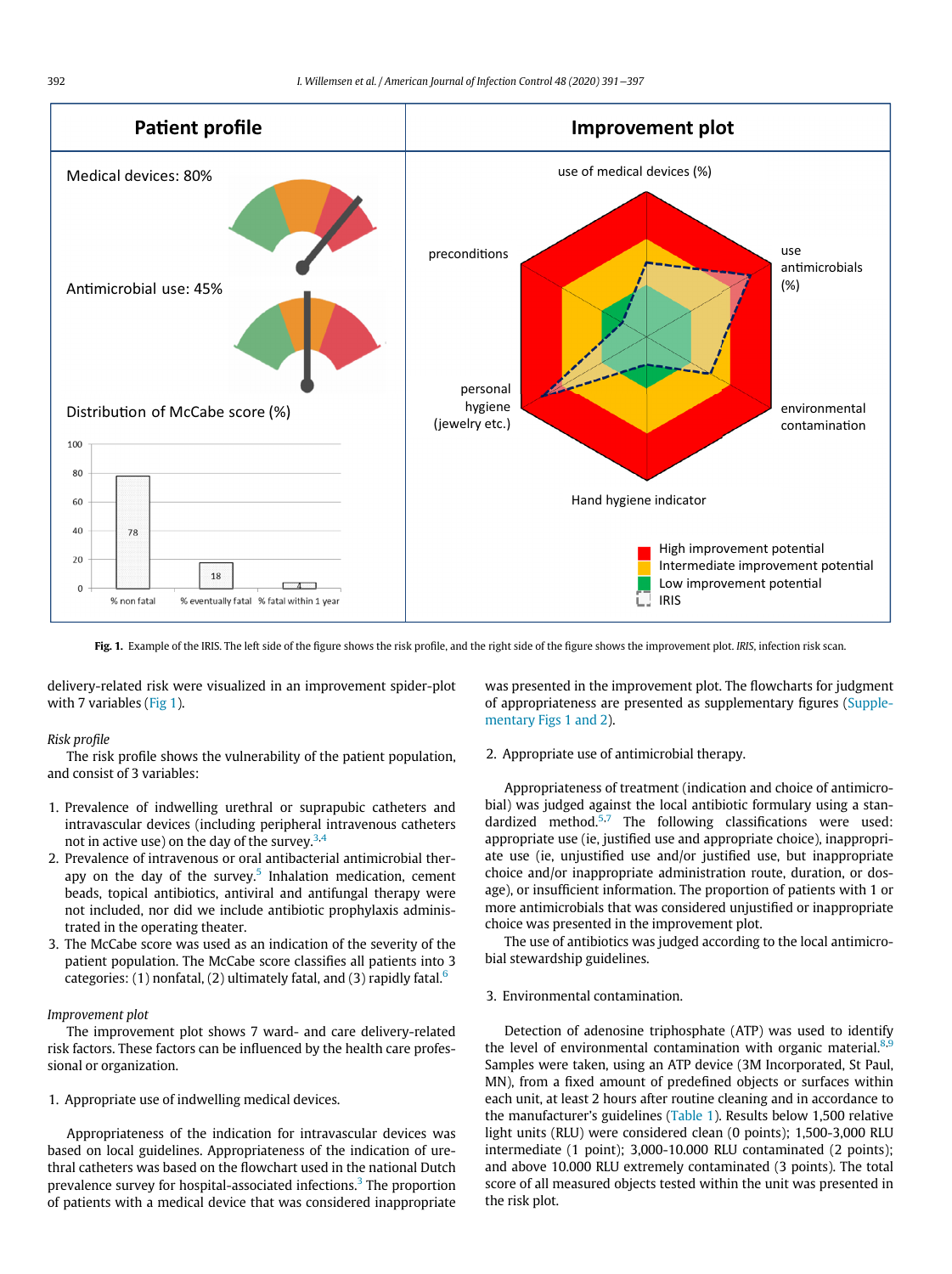#### <span id="page-2-0"></span>Table 1

| Overview of all tested surfaces for environmental contamination and tested infection control preconditions |  |
|------------------------------------------------------------------------------------------------------------|--|
|------------------------------------------------------------------------------------------------------------|--|

| Bedrail (twice, in 2 rooms)<br>Trash bin(s) are closed and foot-operated (entire department)<br>Over bed table<br>The (clean) linen is stored in a clean place, protected against dust and moisture                                                                                                                                                                                                                                                                                                                                                                                                                                                                                                                                                                                                                                                                                                                                                                                                                                                                                                                                                                                                                                                    |
|--------------------------------------------------------------------------------------------------------------------------------------------------------------------------------------------------------------------------------------------------------------------------------------------------------------------------------------------------------------------------------------------------------------------------------------------------------------------------------------------------------------------------------------------------------------------------------------------------------------------------------------------------------------------------------------------------------------------------------------------------------------------------------------------------------------------------------------------------------------------------------------------------------------------------------------------------------------------------------------------------------------------------------------------------------------------------------------------------------------------------------------------------------------------------------------------------------------------------------------------------------|
| The bedpan washer meets the following requirement: disinfection with steam or hot water of at least $80^{\circ}$ C (for at<br>Shower chair (NL); handle and nozzle from<br>the hose for bedpan cleaning (US)<br>least 60 seconds)<br>Washstand<br>Sterile medical devices (catheters, IVs) are kept in a closed cabinet<br>Medical supply and bandages are kept in closed cabinets<br>Support bar in the toilet room<br>Halter aprons to protect clothing are present at the ward<br>Toilet seat (sitting area)<br>Door handle nursing office<br>Surgical masks are present at the division<br>Patient alarm bell<br>Nonsterile gloves (NEN-EN 420+A1, NEN-EN374, NEN-EN) are present in every patient room<br>IV pole (most frequently touched part of the pole)<br>Hand alcohol (is present in every patient room and at point of care [EN1500])<br>No fabric chairs or benches are present in the patient and/or treatment room<br>Keyboard PC in the nursing office<br>Telephone<br>Control panel bedpan washer (NL); bedpan (US)<br>Bedside commode<br>Cabinet for medical supply and bandages<br>Blood pressure cuff<br>Ear thermometer (ear tip)<br>Glucometer<br>Work surface of the bench for drug preparation<br>Keyboard computer on wheels |

ATP, adenosine triphosphate; EN, European standard; IV, intravenous; NL, Dutch hospital; NEN, Netherlands norm; PC, personal computer; US, US hospital.

#### 4. Shortcomings in infection prevention preconditions.

Several preconditions are essential for an effective IC policy. The tested items are listed in [Table 1](#page-2-0).

#### 5. Personal hygiene of health care workers.

At least 20 health care workers (nurses, staff physicians or house officers, and other hospital employees in hospitals) were tested for the basic hygiene rules: no rings, no watch or wrist jewelry present, forearms uncovered (bare below the elbow), uniform worn correctly, and coat closed.<sup>[10](#page-6-10)</sup>

#### 6. Hand hygiene indicator.

The indicator for hand hygiene was of the consumption of hand hygiene product instead with observations.<sup>[11](#page-6-11)</sup> The amount of hand hygiene product was divided by the amount of patient-days in the ward in the same period, divided by the amount of hand hygiene product that was delivered per application. This results in the number of hand hygiene moments per patient-day. A surrogate compliance rate was calculated with the assumption that on average 50 hand hygiene moments should be performed per day, per patient to obtain 100% "compliance."<sup>[12](#page-6-12)</sup>

The selection of risk factors was based on the importance, as judged by a group of experienced infection preventionists, as well as the possibility of an objective and reproducible assessment.

#### Data collection, preparation of feedback data, and visualization

Point-prevalence surveys were performed by 1 trained infection preventionist, using standardized electronic case record forms, according to the Dutch national surveillance protocol for hospitals (PREZIES).<sup>[3](#page-6-2),[4](#page-6-3)</sup> The electronic medical record was the data source. Any ambiguity was verified with the nurse manager of the unit. The records of all patients on the study units during the study period were reviewed to assess basic patient characteristics and length of stay.

The collection, interpretation, and cutoff points for the risk classification was used as described in [Table 2.](#page-3-0) Risk classification was based on prevalence rates from (inter)national surveillance $13-15$  or expert opinion, and previous measurements if no reference values were available in the peer-reviewed literature.<sup>[5,](#page-6-4)[16-20](#page-6-14)</sup>

Compliance to guidelines and appropriateness of use was based on the local guidelines of the hospital. Using IRIS as a benchmark tool, a universal standard is needed. To provide insight in differences in local guidelines, US data were judged against the Dutch guidelines, and Dutch data were judged against US guidelines.

To visualize all surveillance data in 1 graph, data were converted into a scale from 0-100 using an algorithm. In the spider plot, each axis of the plot represents an outcome variable or risk factor ([Fig 1\)](#page-1-0).

#### Ethics

According to the Dutch regulation for research with human subjects, neither medical nor ethical approval was required to conduct the surveillance because it was part of the local hospital/nursing home policy, patients/residents provided oral informed consent and all data were processed anonymously. In the US hospital, the institutional review board approval and consent were waived because the project plan met the definition of a quality improvement project.

### Statistical methods

Data were analyzed with Statistical Package for Social Science software Version 19 (IBM Corporation, Armonk, NY). Categorical variables were analyzed by the Pearson  $\chi^2$  test or the Fisher exact test when appropriate, and continuous variables were analyzed using the Mann−Whitney U test. Statistical significance was accepted when the chance for coincidence was <5%.

#### RESULTS

#### IRIS in the US hospital

Patient profile: Fifty-three patients were investigated: medical specialty surgery ( $n = 24$ ) and internal medicine ( $n = 29$ ). Average age was 56.5 years (range 19-92;  $SD = 22.6$ ), and median length of stay was 4 days (range 0-25; SD = 5.8). The McCabe score was reported for 51 patients: 31 (60.8%) nonfatal, 11 (21.6%) eventually fatal, and 9 (17.6%) fatal within 1 year ([Table 3\)](#page-3-1).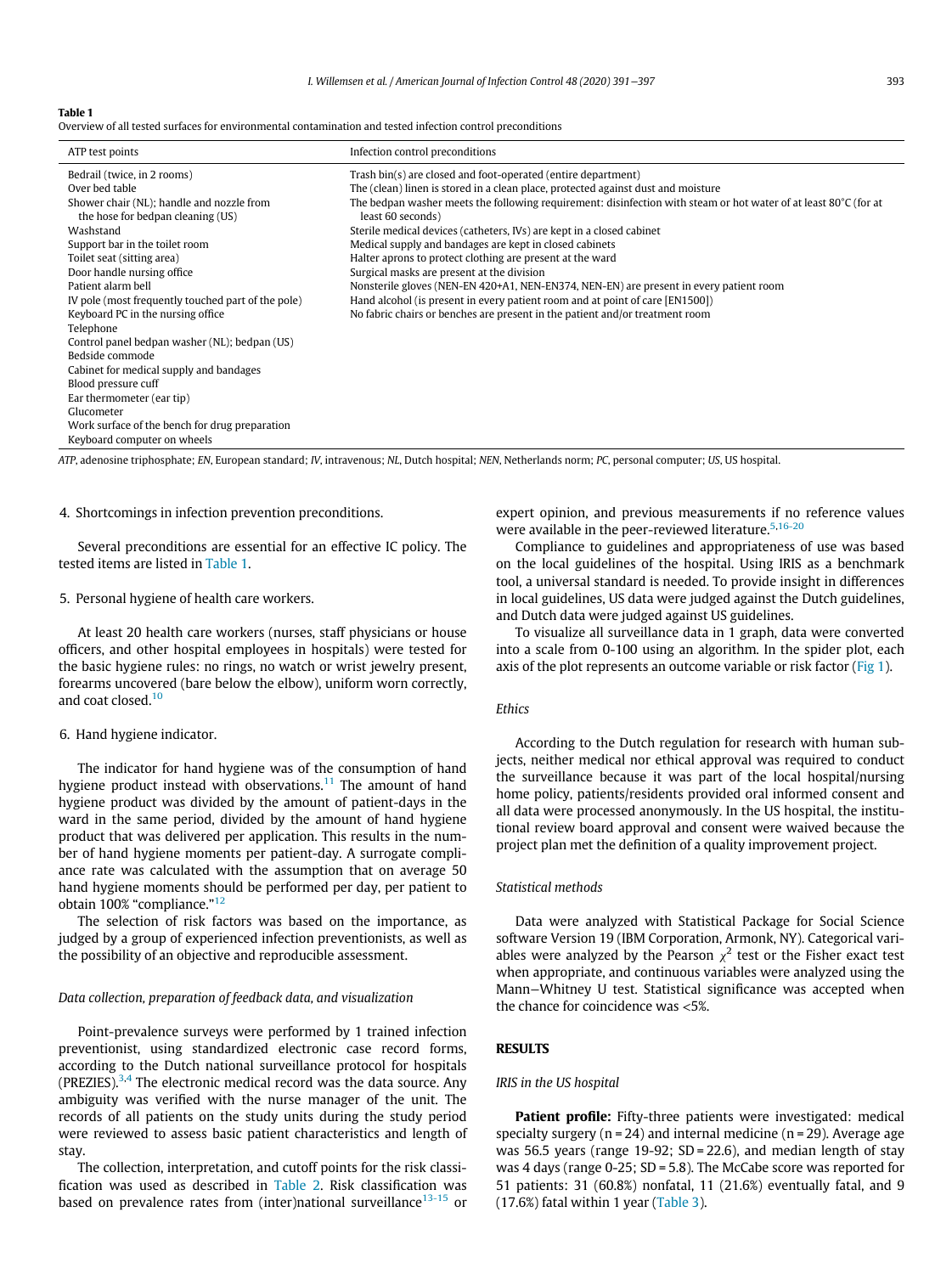#### <span id="page-3-0"></span>Table 2

Overview of all collected variables, the method used, outcome variables that are visualized in the risk profile and improvement plot, and breakpoints for the risk classification

| <b>Risk profile</b>                                                  |                                                                                                                                         |                  |                                                                                                                         |           |           | <b>Risk classification</b>        |       |
|----------------------------------------------------------------------|-----------------------------------------------------------------------------------------------------------------------------------------|------------------|-------------------------------------------------------------------------------------------------------------------------|-----------|-----------|-----------------------------------|-------|
| Variables                                                            | Method                                                                                                                                  | Outcome variable |                                                                                                                         | Low       |           | <i><u><b>Intermediate</b></u></i> | High  |
| Severity of underlying<br>diseases, according to<br>the McCabe score | Prevalence survey<br>(file research and interview)                                                                                      |                  | The percentage per category is<br>presented in the risk profile                                                         | <b>NA</b> |           |                                   |       |
| Indwelling medical<br>devices, including<br>venflon not in use       | Prevalence survey<br>(file research and interview)                                                                                      | Percentage       | (n = total number inclusions)                                                                                           | <15       |           | $>15$ and $< 50$                  | >50   |
| Antibiotic use                                                       | Prevalence survey<br>(file research and interview)                                                                                      | Percentage       | (n = total number inclusions)                                                                                           | $\leq 15$ |           | $>15$ and $\leq 50$               | >50   |
| <b>Improvement plot</b>                                              |                                                                                                                                         |                  |                                                                                                                         |           |           | <b>Improvement potential</b>      |       |
| Variables                                                            | Method                                                                                                                                  |                  | Outcome variable                                                                                                        |           | Low       | Intermediate                      | High  |
| Inappropriate use of medical devices                                 | Prevalence survey<br>(file research and interview)                                                                                      |                  | Percentage (n = total number of patients with<br>medical devices in use)                                                |           | $\leq$ 15 | $>15$ and $<25$                   | $>25$ |
| Inappropriate use of antibiotics                                     | Prevalence survey (file research and<br>interview)                                                                                      |                  | Percentage ( $n = total$ number of patients<br>administered 1 or more antibiotics)                                      |           | <15       | $>15$ and $<25$                   | $>25$ |
| Hand hygiene noncompliance                                           | Direct observations of hand hygiene<br>moments per unit                                                                                 |                  | % noncompliance overall<br>$(n > 200$ moments)                                                                          |           | $\leq 40$ | $>40$ and $\leq 60$               | >60   |
| Environmental contamination                                          | ATP detection on predefined surfaces/objects<br>per ward<br>Per tested surface/object, RLU is converted to<br>a score $(1, 2, 3, 0r 4)$ |                  | Total score per ward/setting<br>(in case of multiple wards within 1 setting,<br>breakpoints will be adjusted as needed) |           | $\leq 4$  | $>4$ and $<12$                    | >12   |
| Shortcomings in infection control<br>preconditions                   | Ten preconditions are observed per ward                                                                                                 |                  | Score from 1 to 10                                                                                                      |           | $\leq$ 1  | $>1$ and $<$ 3                    | >3    |
| Personal hygiene of health care workers                              | Twenty nurses and other health care employ-<br>ees, per ward, were checked for compli-<br>ance with the dress code                      |                  | Score from 1 to 20 (in case of less observa-<br>tions, breakpoints will be adjusted as<br>needed)                       |           | <1        | $>1$ and $<$ 4                    | >4    |

ATP, adenosine triphosphate; NA, not available; RLU, relative light units.

Of all patients, 49 (92.5%) had 1 or more indwelling medical device in situ. More specifically, 2 (3.8%) patients had a urinary catheter; 46 (86.8%) patients had a peripheral catheter; and 3 (5.7%) patients had a central venous catheter. Seventeen patients (32.1%) were receiving antimicrobial therapy on the day of the survey [\(Table 3](#page-3-1)).

Improvement plot: All intravascular and urinary catheters were considered justified according to local guidelines. Two patients (11.7%) were receiving antibiotics that were not consistent with local guidelines. Of 40 tested items, 36 were considered clean, 1 intermediate, 2 contaminated, and 1 extremely contaminated. This resulted in a score of 8 for 2 wards. Considering the IC preconditions, in both wards bedpans were cleaned manually instead with bedpan washer or alternative system, and furniture

#### <span id="page-3-1"></span>Table 3

Patient characteristics

with damaged material was in use. One trash bin and storage of (clean) linen did not meet the criteria, which resulted in a score of 6 out of 20.

Forty-three health care workers (20 nurses, 10 physicians, 3 cleaning, 8 other) were observed, and all were clothed according to the local hospital regulation. A waterless foam alcohol hand hygiene product (Purell, GOJO, Cuyahoga Falls, OH) was used, dispensing 0.8 mL per application. Some 136,000 mL of hand disinfectant was consumed in the second quarter of 2016 in 2 investigated units. Dividing this number by the number of patient-days in these wards (4,411) results in a 30.8 mL of hand hygiene product consumed per patient-day. Considering the volume per application, 41 (30.8 mL/0.8 mL) hand hygiene actions per patient per day were calculated, revealing a hand hygiene indicator of 82.1%.

|                              | Dutch hospital            | US hospital               | RR (95% CI)         | P value |
|------------------------------|---------------------------|---------------------------|---------------------|---------|
| Female                       | 47% (101/213)             | 49% (26/53)               |                     | ns      |
| Mean age (years) (range)     | $67.3$ (19-95), SD = 16.5 | $56.5(19-92)$ , SD = 22.6 |                     | .003    |
| Median length of stay (days) | $5(0-103)$ , SD = 12.9    | $4(0-25)$ , SD = 5.8      |                     | ns      |
| Medical specialty            |                           |                           |                     |         |
| Surgery                      | 97% (207/213)             | 45% (24/53)               |                     |         |
| Medicine                     | $0.5\%$ (1/213)           | 55% (29/53)               |                     |         |
| Other                        | $2.5\%$ (6/213)           |                           |                     |         |
| McCabe score                 |                           |                           |                     |         |
| Total                        | 213                       | 53                        |                     |         |
| <b>Unknown</b>               | 6                         | $\overline{2}$            |                     |         |
| Nonfatal $(>5$ years)        | 79.6% (164/207)           | 60.8% (31/51)             |                     | $-.001$ |
| Eventually fatal (1-5 years) | 18.4% (38/207)            | 21.6% (11/51)             |                     |         |
| Fatal within 1 year          | $2.4\%$ (5/207)           | 17.6% (9/51)              |                     |         |
| Indwelling medical devices   | 65.3% (139/213)           | 92.5% (49/53)             | $0.71(0.66 - 0.83)$ | $-.001$ |
| Urinary catheter             | 25.4% (54/213)            | $3.8\% (2/53)$            | $6.72(1.75-39.60)$  | < .001  |
| Peripheral catheter          | 56.3% (120/213)           | 86.8% (46/53)             | $0.65(0.58-0.79)$   | $-.001$ |
| Central venous catheter      | $9.4\% (20/213)$          | 5.7% (3/53)               | $1.66(0.50-6.93)$   | ns      |
| Antimicrobial therapy        | 37.1% (79/213)            | 32.1% (17/53)             | $1.16(0.76-1.90)$   | ns      |

CI, confidence interval; ns, not significant; RR, relative risk.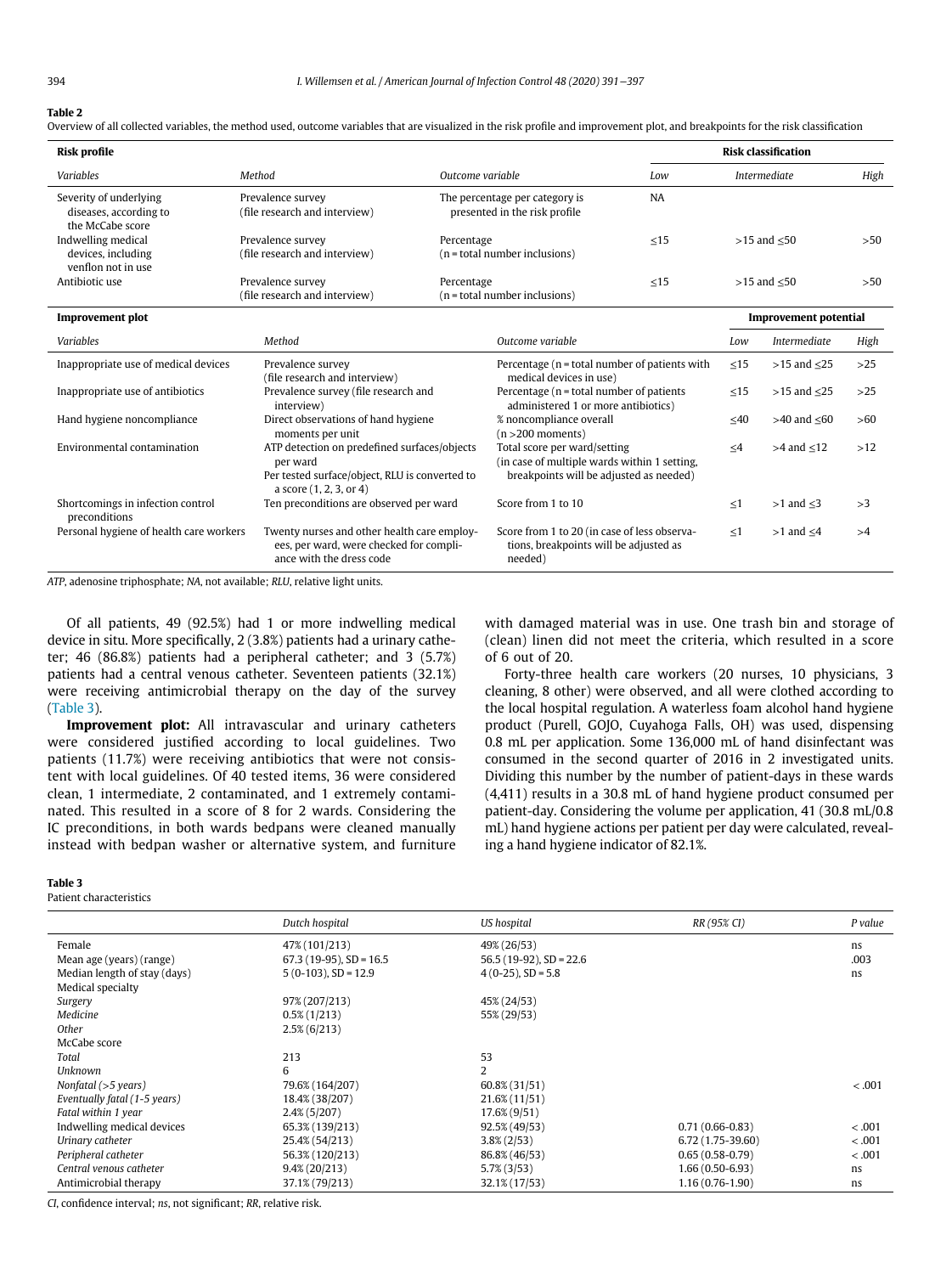<span id="page-4-0"></span>

Fig. 2. Improvement plots of the Dutch and US hospital judged against the local guidelines and the guidelines of the other hospital. IA, inappropriate; IC, infection control; IRIS, infection risk scan.

### IRIS in the Dutch hospital

Patient profile: A total of 213 patients were investigated: medical specialty surgery ( $n = 207$ ), internal medicine ( $n = 1$ ), and other specialties  $(n = 6)$ . The average age was 67.3 years (range 19-95; SD = 16.5), and length of stay was 5 days (range 0-103; SD = 12.9). The McCabe score was reported for 207 patients: 164 (79.6%) nonfatal, 38 (18.4%) eventually fatal; and 5 (2.4%) fatal within 1 year ([Table 3\)](#page-3-1).

Of all patients, 139 (65.3%) had 1 or more indwelling medical device in situ. More specifically, 54 (25.4%) had a urinary catheter; 120 (56.3%) patients had a peripheral catheter; and 20 (9.4%) patients had a central venous catheter. Seventy-nine patients (37.1%) were treated with antimicrobial therapy on the day of the survey [\(Table 3](#page-3-1)).

Improvement plot: Three urinary catheters (2.2%) were considered unjustified. Fifteen patients (19%) were treated with antibiotics that were not consistent with the local guidelines. Of 80 tested items, 51 were considered clean, 17 intermediate, and 12 contaminated, resulting in a score of 41 for the 4 wards.

Considering the IC preconditions in all wards, storage of linen and trash bins in 2 wards did not meet the criteria. This resulted in a score of 6 out of 40. A total of 76 health care workers (40 nurses, 18 physicians, 18 other) were observed, and all were clothed according to the local hospital regulation. A waterless liquid alcohol hand hygiene product (Sterilium, Hartman, Nijmegen, the Netherlands) was used, dispensing 2 mL per application. Some 132,850 mL of hand disinfectant was consumed in the second quarter of 2016 in the investigated wards. This volume divided by the number of patient-days in these wards (6,772) results in 19.6 mL hand disinfectant consumed per patient-day. When considering the volume per application, a total of 9.8 (19.6 mL/2 mL) hand hygiene actions per patient per day were calculated, revealing a hand hygiene indicator of 22.9%.

All data were plotted in the IRIS improvement plot  $(Fig 2)$  $(Fig 2)$  $(Fig 2)$ . This figure provides transparency in the local performance of IC according to the local guidelines (solid line).

#### IRIS as a benchmark tool

Significant differences were found in age and McCabe score. Prevalence of urethral catheters was higher in the Dutch hospital, and prevalence of short-term peripheral intravenous catheters was higher in the US hospital.

#### 1. Indwelling medical devices.

In both hospitals, all intravascular catheters were considered justified according to their own local guidelines. However, Dutch guidelines were more restrictive in the use of intravascular catheters and considered 23 of the 46 US patients with an intravascular catheter unjustified. No difference in the judgment of the urethral catheters was found in the 2 hospitals.

- 2. Large differences were found when the Dutch patients were judged against the US local guideline and vice versa. Narrowspectrum antimicrobials were considered inappropriate by the US infectious diseases specialist, and the broad-spectrum antimicrobials were considered as too broad by the Dutch microbiologist.
- 3. Fewer contaminated test points and a lower level of contamination at those test points were detected in the US hospital compared with the Dutch hospital because median ATP level in the US hospital was 312 RLU (range 3-16,068) compared with 1,007 RLU (range  $44-7,318$ ;  $P = .008$ ) in the Dutch hospital.
- 4. Shortcomings in infection prevention preconditions.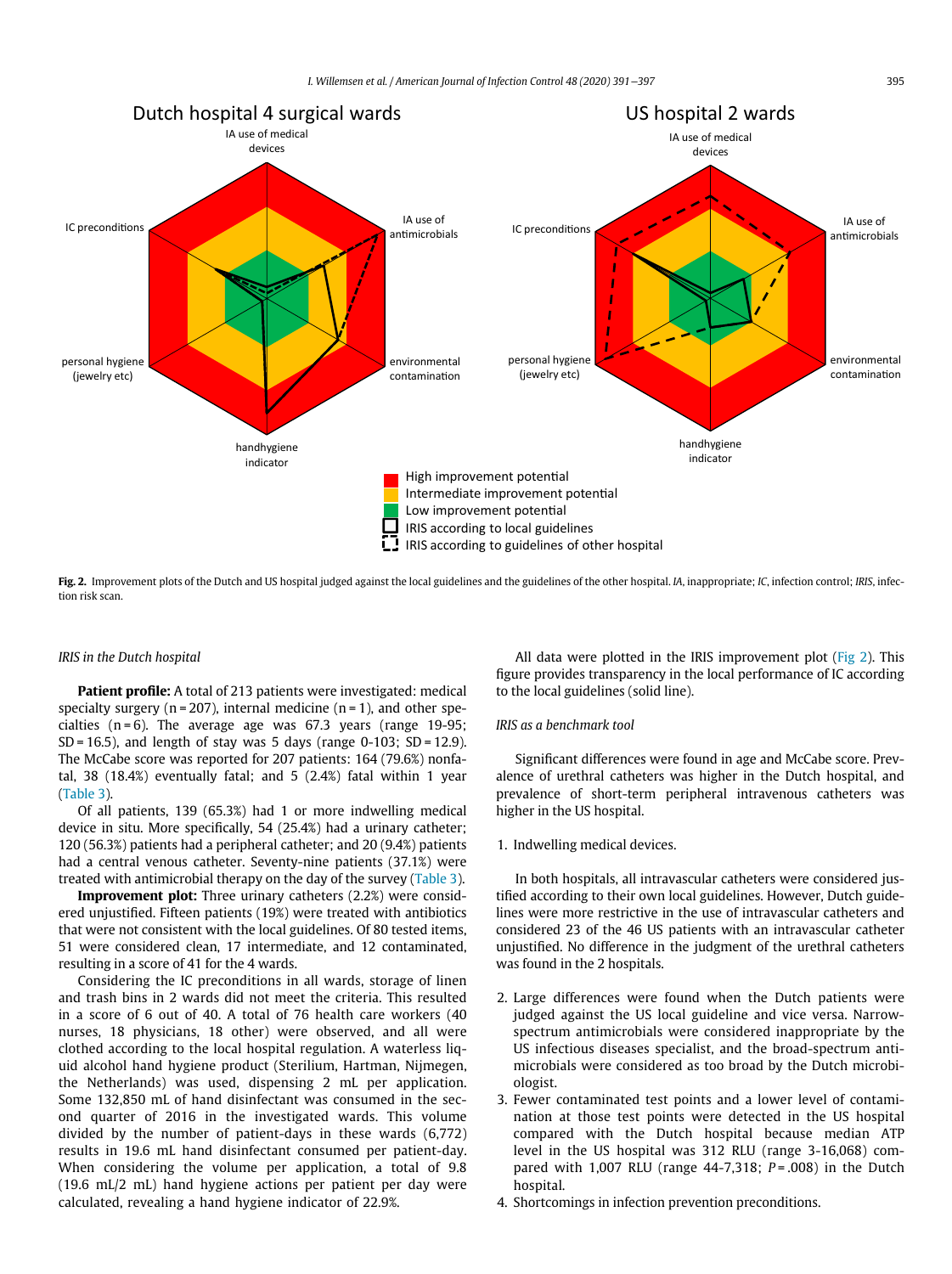Difference in use of personal protection equipment (eg, reusable vs disposable isolation gowns and manual vs thermal mechanical cleaning of bedpans) were observed.

5. Personal hygiene of health care workers.

No employees were seen wearing rings, watches, or wrist jewelry in the Dutch hospital, and all forearms were uncovered. However, in the US hospital, 44% of employees were wearing 1 or more rings (19 of 43), 49% wore a watch or wrist jewelry (21 of 43), and 37% had their forearms covered (16 of 43).

6. Hand hygiene indicator: a large difference in hand hygiene actions per patient per day was found. Hand hygiene dispensers were available in the hallway, at the entrance of each room, and at point of care in the US hospital. In the Dutch hospital, dispensers were available at the bedside, above the sink inside the room, but no hand hygiene dispensers were available in the hallway. Furthermore, there were more single rooms in the US hospital units than in the Dutch hospital units.

The US data judged against the Dutch guidelines and the Dutch data judged against the US guidelines are visualized in [Figure 2](#page-4-0) (dashed line).

## DISCUSSION

We demonstrated the feasibility of performing an IRIS in a US and Dutch hospital, providing insight regarding catheter and antimicrobial use, cleanliness, health care worker hygiene, hand hygiene, and IC preconditions. Based on the IRIS, opportunities for improvement in the US hospital center around the basics of IC, the IC preconditions. In the Dutch hospital, opportunities for improvement center around hand hygiene, environmental cleaning, and appropriate antibiotic use. The IRIS results provided targets for interventions, and these interventions can be assessed in a future IRIS.

However, when we compare the results of both hospitals, it is important to do so in the context of local guidelines. For example, antibiotic use guidelines in the Netherlands are much more restrictive than in the US. $17,21,22$  $17,21,22$  $17,21,22$  $17,21,22$  $17,21,22$  To investigate differences in local guidelines, all data were estimated by both local guidelines.

Indwelling medical devices: Guidelines for intravascular catheter use in the Dutch hospital were more restrictive than guidelines in the US hospital. $23,24$  $23,24$  Differences in patient populations may also be a contributing factor.

Antimicrobial use: No significant difference in prevalence of antimicrobial use was measured, but the type of antimicrobial therapy varied considerably. This is not surprising, given the difference in antimicrobial resistance between the 2 countries. For example, the incidence of hospital-onset and community-onset methicillin-resistant Staphylococcus aureus bloodstream infections declined 74% and 40%, respectively.<sup>[25](#page-6-20)</sup> However, methicillin-resistant Staphylococcus aureus incidence is still much higher in the US than in the Nether-lands.<sup>[26](#page-6-21)</sup> In addition, the prevalence of extended-spectrum  $\beta$ -lactamase-producing bacteria is higher in the US than the Netherlands. $27$ Therefore, broad-spectrum antimicrobials were used much more frequently in the US hospital. In both hospitals there is an opportunity for improvement; however, the room for improvement in the Dutch hospital is limited.

Environmental contamination: Cleanliness, determined using an ATP illuminometer, revealed more contaminated test points and higher levels of RLUs in the Dutch hospital. In the Netherlands, rooms are daily dry-cleaned using microfiber cloths. In the US hospital, rooms are cleaned daily using wet cleaning methods. Rooms were cleaned and disinfected after every discharge in the US hospitals. In

the Dutch hospital, except for the bed and bedside table, rooms were only disinfected after discharge of patients carrying multidrug-resistant microorganism. It is unclear how these results relate to the risk of transmission of bacteria, but we can conclude that the environment in the Dutch hospital was more contaminated using the ATP measurement.

Shortcomings in infection prevention preconditions: Most of the tested infection prevention preconditions are part of the universal precautions to prevent transmission of microorganisms. The Dutch guidelines defining standard precautions are based on the Centers for Disease Control and Prevention and World Health Organization guidelines, and therefore not significantly different from guidelines in the US hospital. $15-17$  However, discrepancies were found, mostly caused by differences in interpretation of the guideline or national regulations.

Personal hygiene of health care workers: The Centers for Disease Control and Prevention guideline was followed in the US hospi- $tal.^{28}$  $tal.^{28}$  $tal.^{28}$  In this guideline, rings are highlighted as a risk factor for carriage of gram-negative bacilli and S aureus, and the concentration of microorganisms correlates with the number of rings worn. Whether the wearing of rings results in a higher likelihood of transmission is not stated. Therefore, no recommendation is given about wearing jewelry in health care settings. In the Dutch hospital, no jewelry was worn, in accordance with the Dutch guidelines. $2<sup>2</sup>$ 

Another cultural difference regarding the dress code in the 2 hospitals is the "bare below the elbow policy." In the Netherlands, all health care workers wear a short sleeves uniform or coat provided by, and washed by, the hospital. Health care workers change clothes at the beginning and end of their shift. In the US hospital, some health care workers wash their uniforms at home, which does not provide a guarantee for adequate cleaning.

Hand hygiene indicator: The hand hygiene indicator revealed higher compliance in the US hospital, which was likely caused by the better availability of dispensers. A limitation in the use of a hand hygiene indicator is the use of different hand disinfectants in the 2 countries. In the United States a foam alcohol dispenser was used, and in the Netherlands a dispenser with 2 mL liquid alcohol product was dispensed. It is questionable if we can compare the use of 2 different hand hygiene products with completely different volumes.

The IRIS method is practical, concrete, and uniform. However, difference in national guidelines, and therefore local guidelines are substantial. The results demonstrate a substantive variation between these 2 settings. It is unclear how these differences relate to the outcome as we did not perform screening for carriage, and transmission, of multidrug-resistant organisms, which has been used as an outcome variable of the IRIS in the Netherlands.<sup>[6](#page-6-5)</sup>

There are several limitations to this proof of concept study. The number of units studied was limited, impacting generalizability of the data. The number of environmental samples and observations of staff were limited. We did not measure interrater reliability. However, we believe performance of the IRIS by a single infection preventionist led to consistency in methodology.

#### **CONCLUSIONS**

The IRIS provides a tool to measure the local performance of IC and can be used to measure improvement after interventions. When IRIS is used for benchmarking between hospitals in different regions, there is need to assess local guidelines and policies. Nevertheless, careful scrutiny at the hospital unit level using this tool has allowed both institutions to gain insights otherwise unrealized, which we will further pursue in the hopes of mitigating risk to future patients.